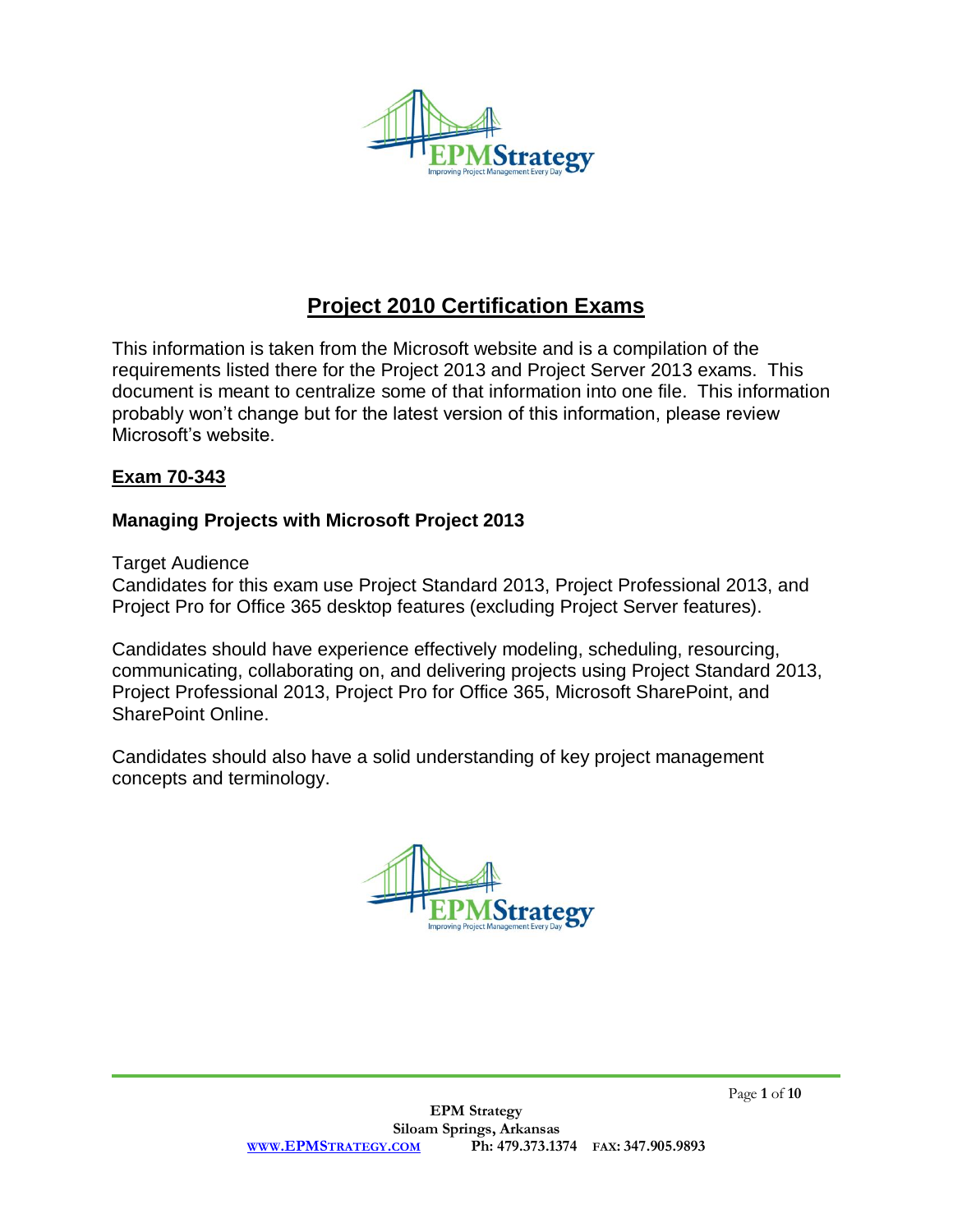

# Skills measured

This exam measures your ability to accomplish the technical tasks listed below. The percentages indicate the relative weight of each major topic area on the exam. The higher the percentage, the more questions you are likely to see on that content area on the exam.

# Please note that the questions may test on, but will not be limited to, the topics described in the **bulleted text.**

**Initialize a project (15–20%)**

- Create a new project
	- Create a template from a completed project, create a project from an existing template, existing project, SharePoint task list, or Excel workbook
- Create and maintain calendars
	- Set working or non-working hours and days for calendars, set a base calendar, resource calendar, and hours per day, apply calendars to project, task, and resource levels
- Create custom fields
	- Create basic formulas, graphical indicator criteria, lookup tables, and task and resource custom fields
- Customize option settings
	- Set default task types, manual versus auto-scheduling, project options, calendar options, customized ribbon, and quick access toolbar

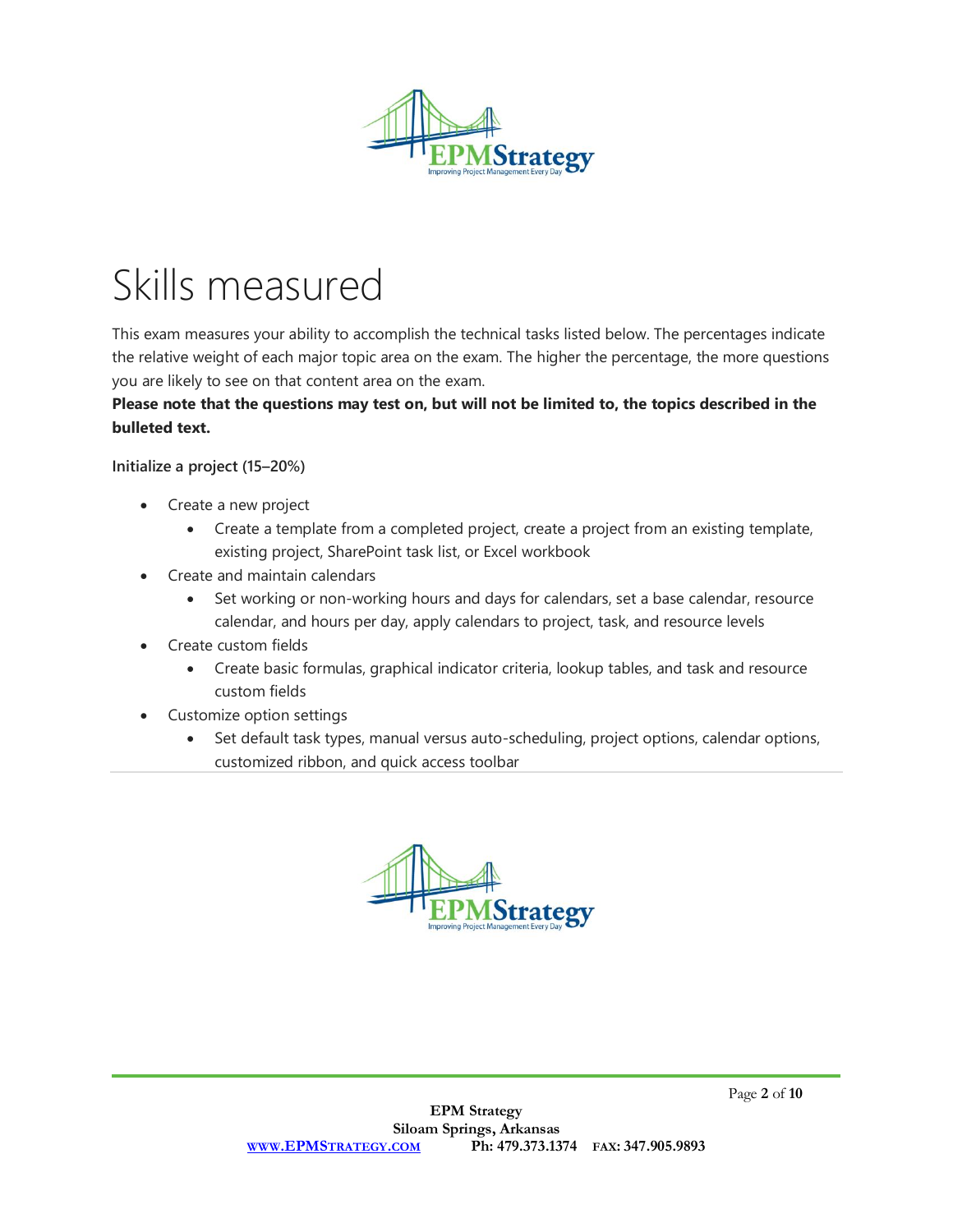

#### **Create a task-based schedule (20–25%)**

- Set up project information
	- Define project start date, apply calendars and current date, enter project properties, display the project summary task on a new project
- Create and modify a project task structure
	- Create and modify summary tasks and subtasks, rearrange tasks, create milestones, create manually scheduled tasks, outline, set tasks as active or inactive
- Build a logical schedule model
	- Set date constraints, deadlines, dependencies, links, duration equations, effort-driven tasks, and formulas, choose a task type
- Create a user-controlled schedule
	- Enter duration, set or change the task mode (manual or auto), display warnings and suggestions, use estimated durations and user-controlled summary tasks
- Manage multiple projects
	- Create a shared resource pool, connect to a resource pool, create links between projects, resolve conflicts between linked projects, work with master projects and sub-projects, summarize data in master projects

#### **Manage resources and assignments (20–25%)**

- Enter and edit resource information
	- Enter and edit max units, resource types, resource rate table, cost per use, availability, resource group, generic resources, and cost resources
- Create and edit resource assignments

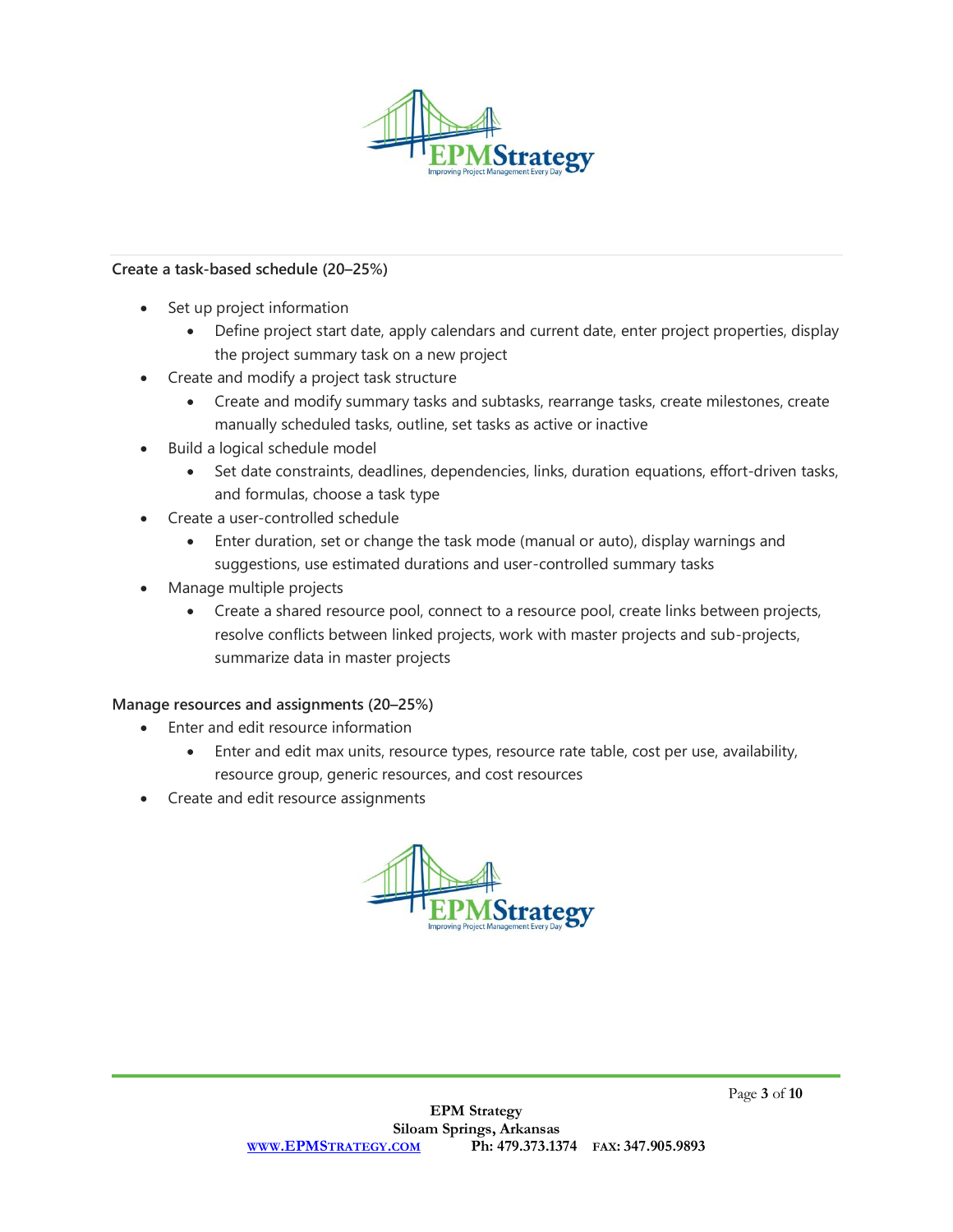

- Use task forms, assign multiple resources, assign resources to tasks using units that represent part-time work, edit assignments
- Manage resource allocation
	- View task and resource usage, view availability across multiple projects, change assignment information, level, replace resources
- Manage resource allocations by using Team Planner
	- Display current resource allocations and assignments, manage unassigned tasks, resolve resource conflicts, level resource overallocations, substitute resources
- Model project costs
	- Enter and assign resource-based costs (work, material, cost), cost per use, fixed costs, accrual method, apply a resource rate table

#### **Track and analyze a project (20–25%)**

- Set and maintain baselines
	- Use multiple baselines, baseline an entire project, baseline selected tasks, update a baseline
- Update actual progress
	- Update percentage completion, actual or remaining duration, actual work, remaining work, status date, current date, actual start and actual finish, use actual work and usage views, reschedule uncompleted work, cancel an unneeded task
- Compare progress against a baseline

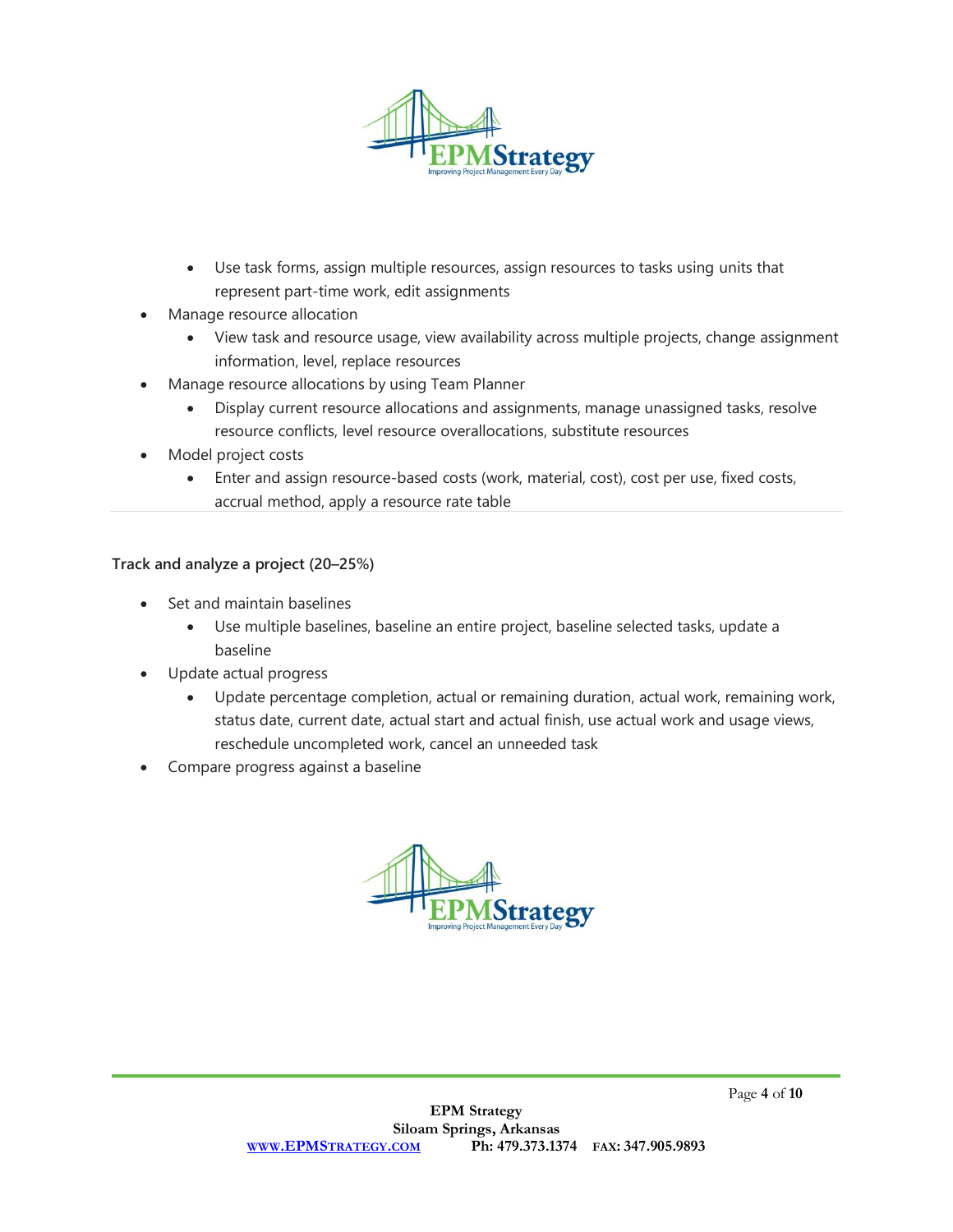

- Use date variance, work variance, cost variance, and task slippage, show variance of the current plan against baseline (tracking Gantt), select a view to display variance
- Resolve potential schedule problems
	- Display warnings, suggestions, and task drivers by using Task Inspector and Task Path, identify resource overallocations
- Display critical path information
	- View the critical path in single or master projects, view total slack, display progress against baseline or deadlines

#### **Communicate project information (15–20%)**

- Apply and customize views
	- Use auto-filter, apply views, group, filter, highlight, create and manage tables, sort, customize views, share a view with Organizer
- Share data with other applications
	- Import data from Excel, export data to Excel, attach documents or link hyperlinks to supporting information, copy and paste timeline and reports to other Office Web Apps, create and generate visual reports in Excel and Visio, export a timeline view to email
- Configure and display reports and dashboards
	- Report progress status, save to PDF or XPS, display Gantt information, schedule, or timeline, display data based on date range, create built-in dashboards and reports, change and customize built-in dashboards and reports, copy pictures, work with cumulative fields
- Connect and share data with SharePoint

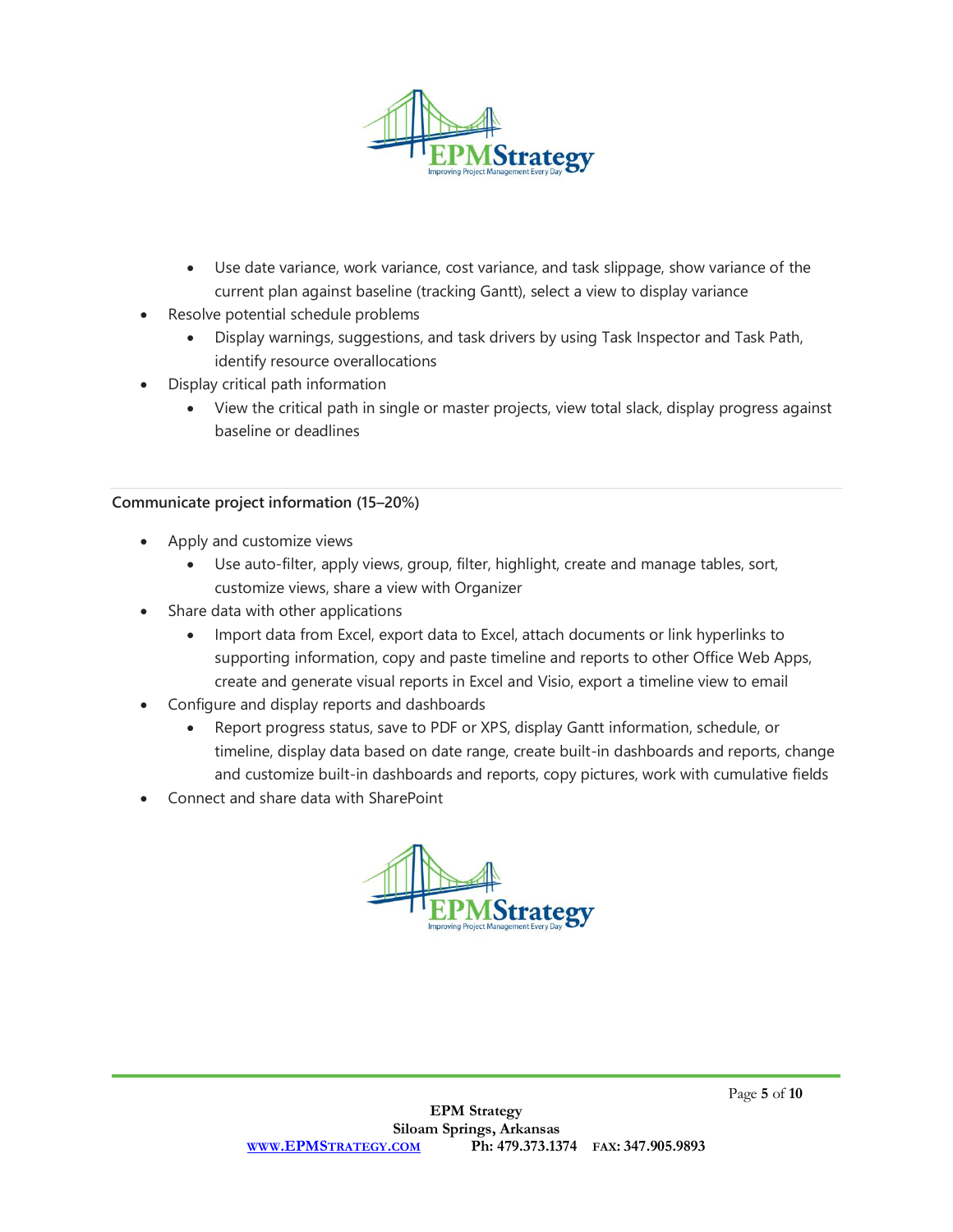

- Sync to SharePoint, share plans and get updates through SharePoint, share project plans through SharePoint (bi-directional sync of tasks, progress, and timeline elements), collect actual progress from a team through SharePoint
- Extend Project 2013
	- Acquire Apps from the Office Store, save files in OneDrive, acquire templates from Office.com, automate frequent tasks with Visual Basic for Applications (VBA)

# **Exam 70-344**

# **Managing Programs and Project with Project Server 2013**

Target Audience

Candidates for this exam are engaged in managing projects, programs, or portfolios in the Microsoft Project Portfolio Management (PPM) environment and have a solid understanding of key project management concepts and terminology.

Candidates should also have extensive hands-on experience using Microsoft Project Professional 2013 and Project Web App 2013, including managing enterprise custom fields, views, and portfolio objects.

# Skills measured

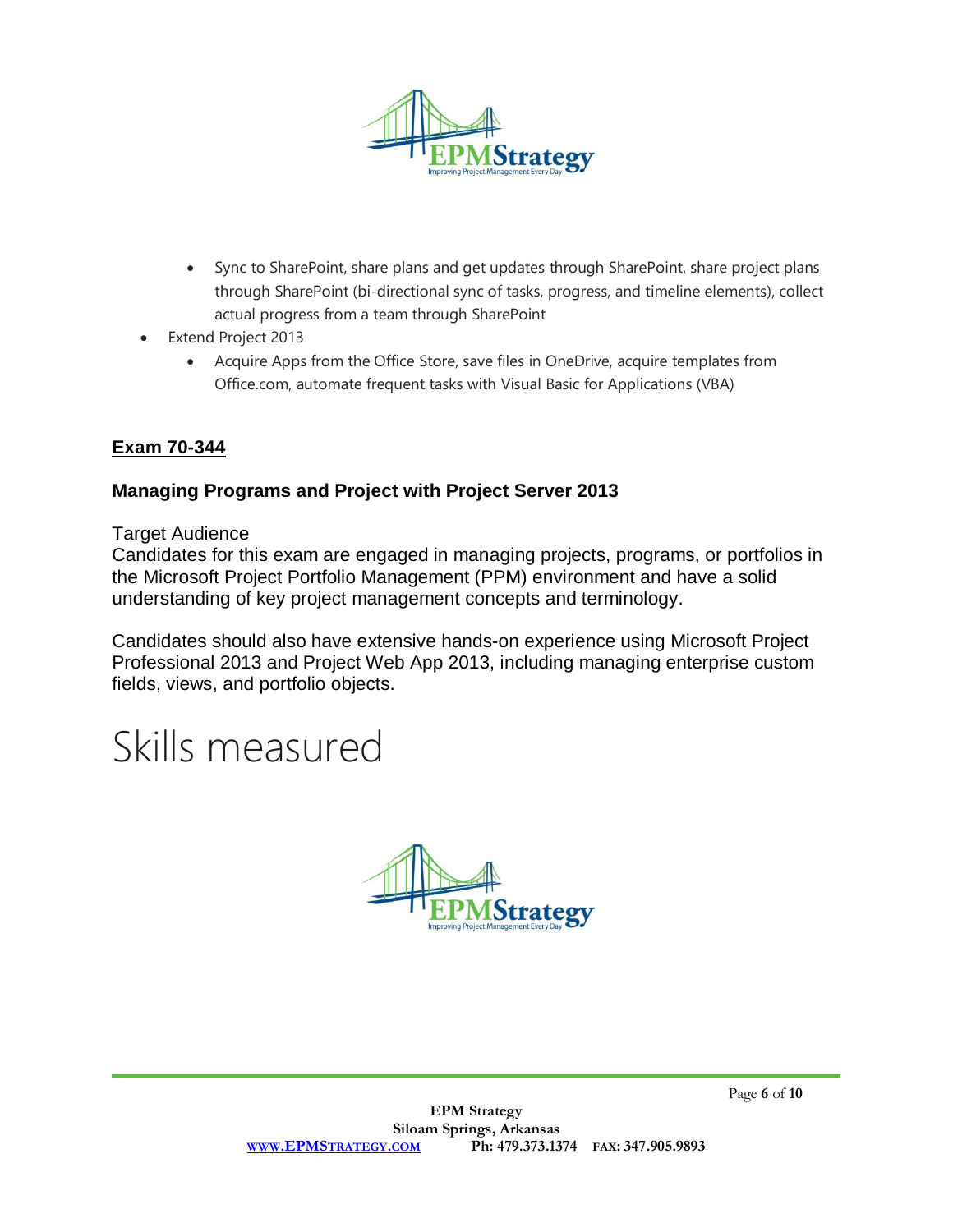

This exam measures your ability to accomplish the technical tasks listed below. The percentages indicate the relative weight of each major topic area on the exam. The higher the percentage, the more questions you are likely to see on that content area on the exam.

### Please note that the questions may test on, but will not be limited to, the topics described in the **bulleted text.**

#### **Create enterprise projects and portfolios (25–30%)**

- Define strategic alignment
	- Define business drivers, create multiple driver prioritizations, analyze consistency ratio, rate projects against business drivers, determine primary cost constraints, determine resource constraints
- Optimize portfolios
	- Set project dependencies, create a portfolio analysis, review and modify prioritizations in an analysis, force projects in and out of analysis, determine hired resources, compare and run simulations for project portfolio selection, add additional constraints
- Create a new enterprise project
	- Create a project by choosing a specific project type and going through a workflow, create a Microsoft SharePoint task list project, create SharePoint item lists for ideation and requests, use workflow approvals, import projects through Project Professional, create and manage project schedules using Project Web App, save and check in projects
- Create a program with master projects and sub-projects
	- Insert sub-projects, create cross-project task dependencies, create a temporary master project, calculate sub-project summary fields, display a master project in Project Web App

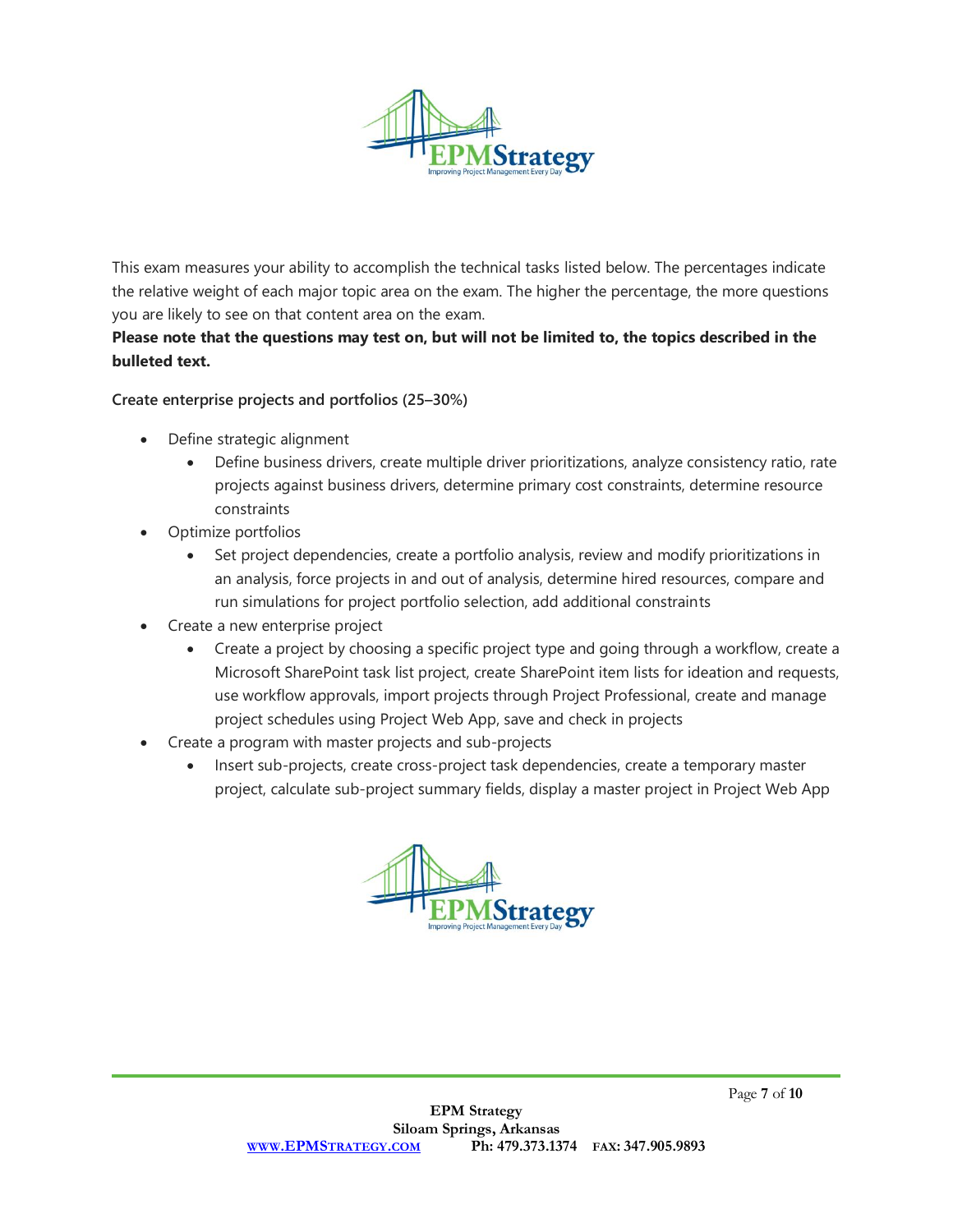

#### **Plan enterprise projects and resources (25–30%)**

- Manage resources and teams
	- Edit resources with Project Web App, edit resources with Project Professional, create team resources, create team assignments, add a team task to a task page or timesheet, map resource roles (portfolio analysis)
- Build a resource plan
	- Build a team for a resource plan, build a resource plan for a project, set resource utilization, use committed versus proposed assignments
- Build a project team
	- Build a Project Team through Project Professional, build a Project Team through Project Web App, replace generic resources, work with proposed assignments, import a team resource plan
- Resolve resource overallocations across projects
	- Use leveling tools; use Team Planner, Task usage, and Resource Center availability views; evaluate how SharePoint task list projects impact availability
- Baseline enterprise projects
	- Set a protected baseline, set a baseline from Project Web App, set a baseline from Project Professional, clear a baseline, copy a baseline

**Track and collaborate on an enterprise project (25–30%)**

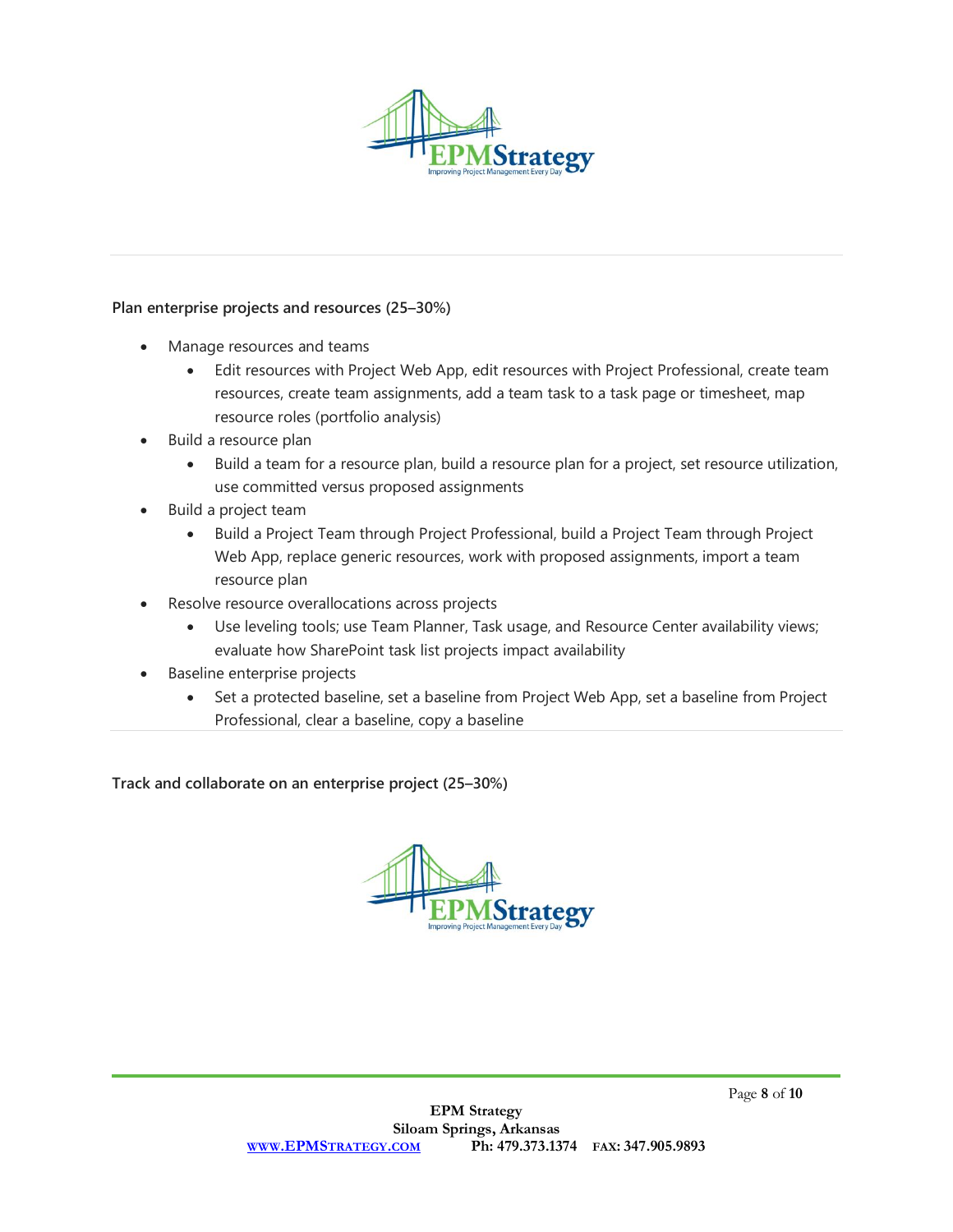

- Select a tracking method
	- Use percent complete, hours per period, actual work remaining, freeform, done, and not done fields
- Manage task assignments
	- Publish assignments, select a status manager, select an assignment owner, set the published values for individual tasks
- Update tasks and timesheets
	- Submit and recall timesheets, insert and remove tasks, reassign tasks, update Task Status from SharePoint My Tasks, submit updates from My Tasks
- Approve tasks and timesheets
	- Accept task updates from tasks or timesheets, view impact of updates on a project, reject updates, approve and reject timesheets, manage delegations
- Update a project schedule
	- Reschedule uncompleted work, update cost resources, publish schedule changes, utilize task update history, update schedules with protected user updates, close tasks for updates

#### **Manage configurable enterprise objects (20–25%)**

- Customize Project Web App views and reports
	- Create a portfolio report using Microsoft Excel, create dashboards, copy and edit views, set default views, rename field names, group, filter, and sort views
- Manage and extend Project Online and Project Server
	- Create and manage enterprise project templates, define enterprise custom fields, define Project Server workflows, define enterprise global objects, extend with Office Store apps, add social elements